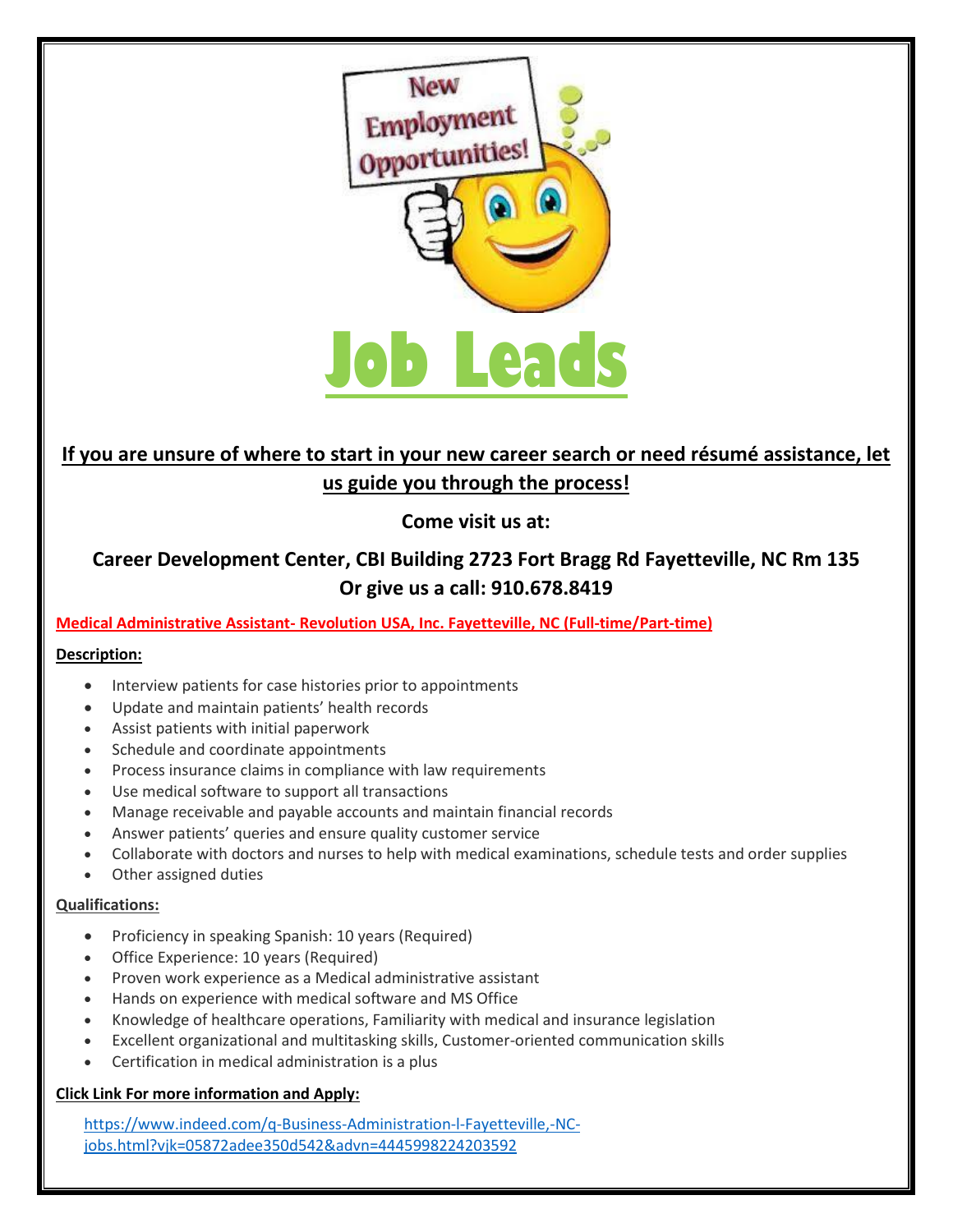#### **Daycare Teacher-Highland Learning Center-Fayetteville, NC (Full-Time)**

#### **Description:**

- Help to maintain a fun and interactive classroom that is clean and organized.
- Have a calm and pleasant attitude, base love for children, and a commitment to teaching.
- Help provide and maintain a Christian environment in which the children may grow physically, emotionally, mentally, socially, and spiritually.
- Ensure the daily care of every child by following all licensing guidelines and implementing all company standards.
- Arrange a classroom environment in accordance to program goals and philosophy

#### **Qualifications:**

- Must have current Qualifying Letter, First Aid, and CPR.
- AA in ECE or higher preferred.
- Experience working in a licensed childcare facility.
- The ability to meet state and/or accreditation requirements for education and experience
- North Carolina Child Care Credential plus 12 semester hours in Early Childhood Education or be willing to get the 12 hours needed.
- The teacher shall be at least 18 years of age, have a high school diploma or equivalent, and at least one of the following: One year of verifiable child care experience working in a child care center or two years of verifiable experience as a licensed family child care home operator; or successful completion of a two year high school Child Care Services Occupational Home Economics Program; or 20 hours of training in child development which would include the North Carolina Early Childhood Credential course-work within the first 6 months of employment in addition to the number of annual in-service training hours required.

#### **Click Link For more information and Apply:**

<https://www.indeed.com/jobs?q=Daycare&l=Fayetteville%2C%20NC&vjk=6f2b5a7c2c0f794f>

#### ---------------------------------------------------------------------------------------------------------------------------------------------------------------- **CACI-Office Administrator-Receptionist- Fayetteville, NC (Full-time)**

#### **Description:**

- Answer a multi-line phone and directs callers to appropriate person/department
- Check visually for employee identification badges for all personnel entering a facility
- Issue appropriate badges to employees, visitors, customers and contractors, ensuring proper escort as needed
- Coordinate conference room calendars and make conference room reservations
- Order standard office and pantry supplies as requested
- Make minor purchases for goods and services required for the facility
- As needed, coordinate payment to vendors using P-card, P2P system or other means
- Receive packages from delivery services. Contact recipients and monitor the distribution of packages/deliveries
- Provide monthly updates to the facility occupancy report
- Respond to and resolve facilities-based requests, complaints and queries from employees. This includes issues with items such as electrical/lighting, HVAC/climate, plumbing, office moves, etc.
- Contact vendors for services, such as shredding, janitorial, repairs, etc. and coordinate site visits

#### **Qualifications:**

- Experience in a fast-paced office environment preferred.
- Must be proficient in Microsoft Outlook, Excel and Word software.
- Excellent written and oral communication skills
- Flexibility and ability to multitask, switching priorities as needed within a collaborative environment
- Strong work ethic with a "can do" positive attitude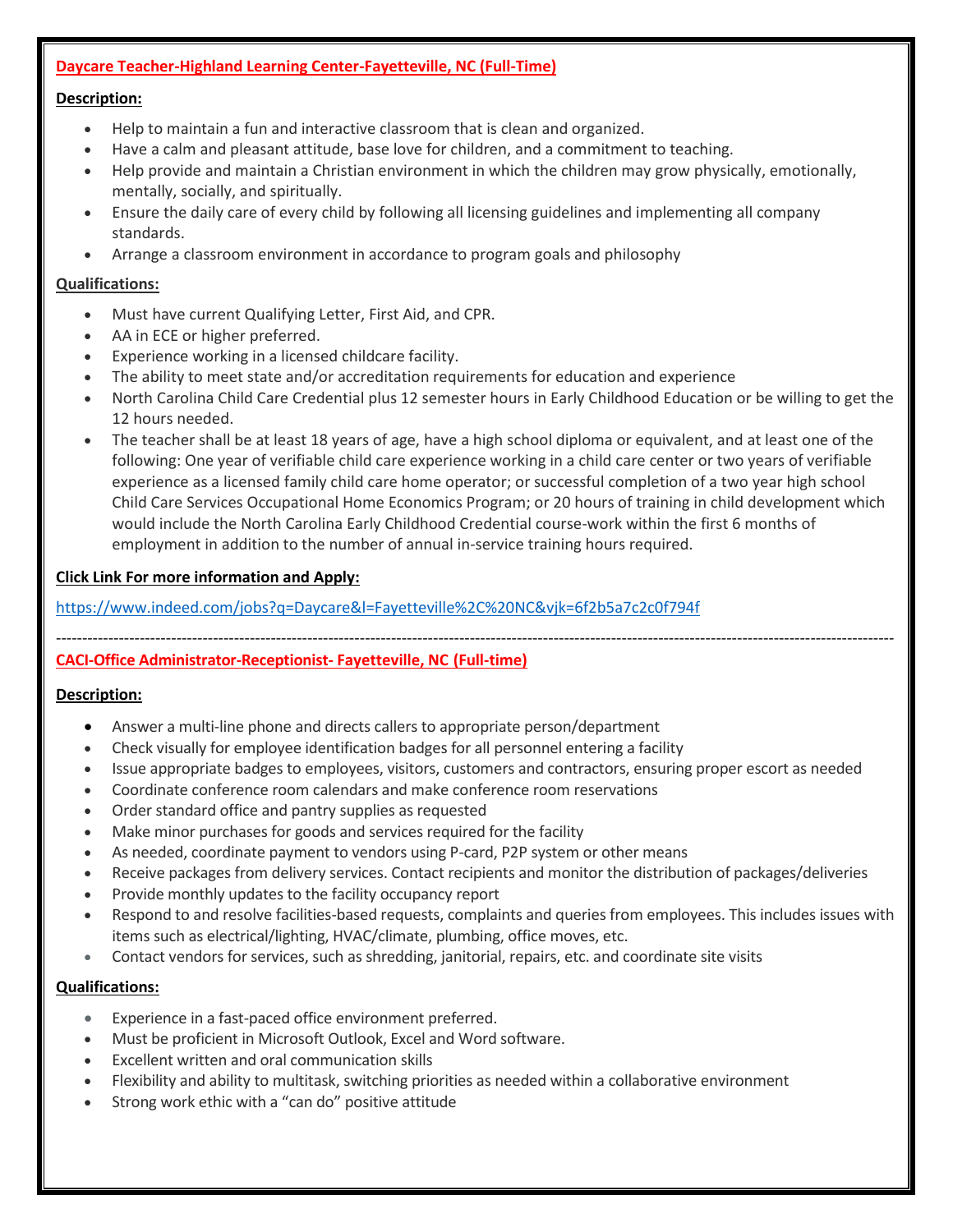## **Click Link For more information and Apply:**

<https://careers.caci.com/global/en/job/259507/Office-Administrator-Receptionist>

#### --------------------------------------------------------------------------------------------------------------------------------------------------------------- **eClerx-Customer Support Specialist- Fayetteville, NC** -**Work from Home-(Full-time)**

- **Work from Home-** We provide you with equipment and option to work from home, upon successful completion of training.
- \$13-\$14 an Hour

## **Description:**

- Answering or making calls to clients to learn about and address their needs, complaints, or other issues with products or services
- Responding efficiently and accurately to callers, explaining possible solutions, and ensuring that clients feel supported and valued
- Engaging in active listening with callers, confirming or clarifying information and diffusing angry clients, as needed
- Adhering to all company policies and procedures

## **Qualifications:**

- Willing to answer calls from customers and resolve their queries
- Willing to work different shifts.
- Willing to attend training in office and work from home or office, depending on client requirements.

#### **Click Link For more information and Apply:**

<https://www.indeed.com/jobs?q=eclerx&l=Fayetteville%2C%20NC&vjk=ce70bef13b7c51a8>

## **Field Service Computer Technician-Ross I.T. Services, Inc Fayetteville, NC (Full-Time)**

- \$14-\$22 an Hour
- Supplemental Bonus Pay

#### **Description:**

• Candidate must be able to independently solve computer, network, and server related issues.

#### **Qualifications:**

- Help desk: 2 years (Preferred)
- Windows: 2 years (Preferred)

#### **Click Link For more information and Apply:**

## **Call Ross I.T. Services at 910-977-1001 or at**

[https://www.indeed.com/jobs?q=it%20help%20desk&l=Fayetteville%2C%20NC&vjk=2d20eac273d30e11&advn=948193](https://www.indeed.com/jobs?q=it%20help%20desk&l=Fayetteville%2C%20NC&vjk=2d20eac273d30e11&advn=9481935007038875-) [5007038875-](https://www.indeed.com/jobs?q=it%20help%20desk&l=Fayetteville%2C%20NC&vjk=2d20eac273d30e11&advn=9481935007038875-)

----------------------------------------------------------------------------------------------------------------------------------------------------------------

## **Sykes-Tech Support Specialist Fayetteville, NC (Full-Time)**

• From\$12.00 an Hour

## **Description:**

- Must have a passion for technology
- Possess excellent problem-solving skills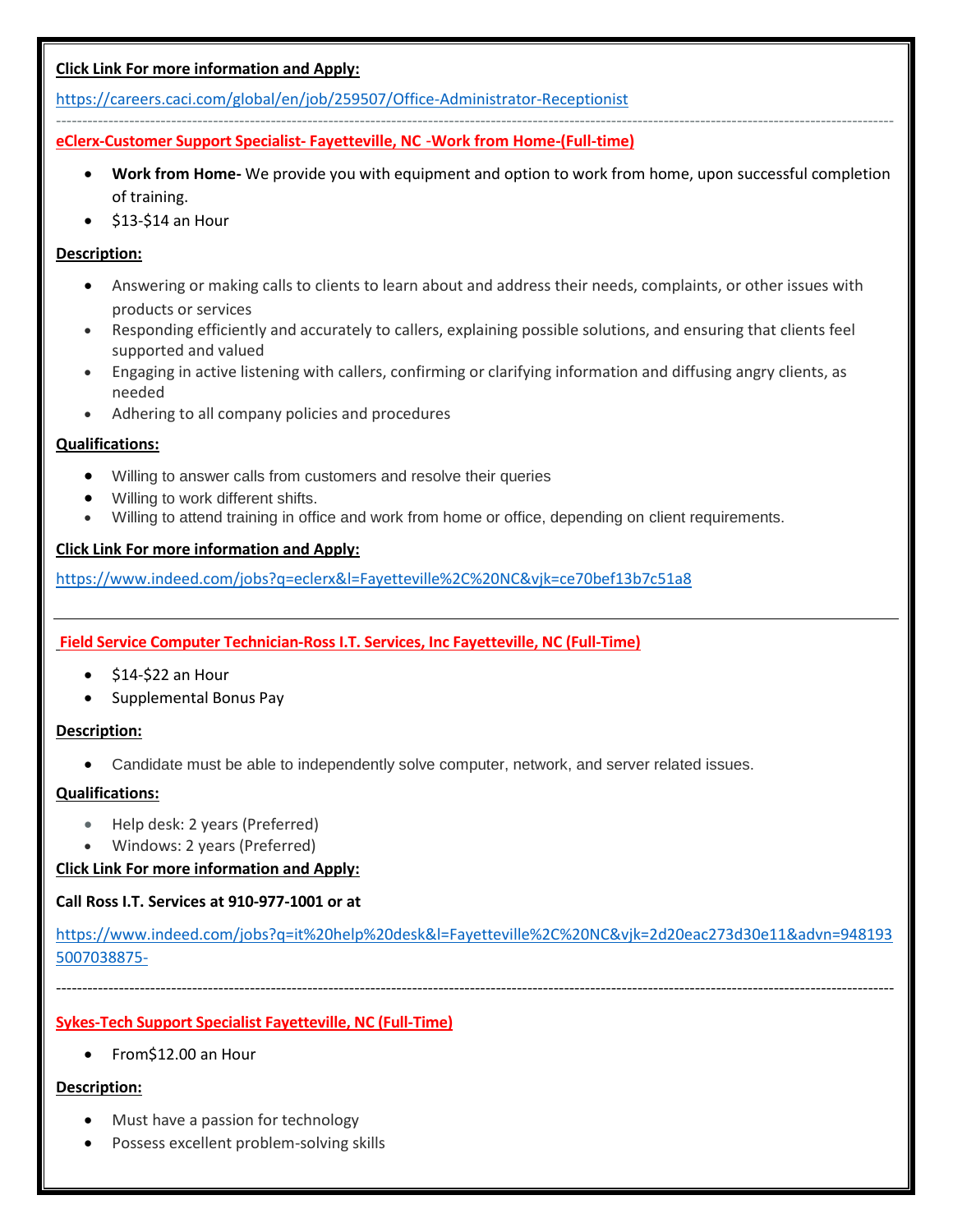- Must understand all steps involved in the quoting process flow of the contracting strategy
- Candidate will collaborate with the Regional Leader on all matters as they relate to new customers or customer enablement.

## **Qualifications:**

- Bachelor's degree or 2 years of relevant work experience
- Typing speed of 30+ wpm
- Ability to multitask and independently solve complex issues
- Familiarity of WAN technologies (MPLS, Ethernet, TDM)
- General knowledge of networking technologies and the Telcom market
- Previous customer service and/or financial experience in a business to business (B2B) setting (preferred)
- Knowledge of internet connectivity, networking (TCP/IP), web (HTTP) and email (POP/SMTP) protocols & terminology (preferred)

## **Click Link For more information and Apply:**

[https://www.indeed.com/jobs?q=it%20help%20desk&l=Fayetteville%2C%20NC&vjk=625fc486611fe461&advn=8969331](https://www.indeed.com/jobs?q=it%20help%20desk&l=Fayetteville%2C%20NC&vjk=625fc486611fe461&advn=8969331172077347) [172077347](https://www.indeed.com/jobs?q=it%20help%20desk&l=Fayetteville%2C%20NC&vjk=625fc486611fe461&advn=8969331172077347)

----------------------------------------------------------------------------------------------------------------------------------------------------------------

## **Kaztronix-Help Desk Technician- Fort Bragg, NC (Full-Time)**

• \$24.00-\$27.00 an hour

## **Description:**

- Image Computers (Ensuring that all software and patches are installed).
- Answer the local Helpdesk Phone
- Ensure that users have trouble ticket for service.
- Install Network Printer Drivers.
- Install (Government Approved) Local Printer Software.
- Install (Government Approved) Software.
- Troubleshoot installed Software.
- Troubleshoot installed Hardware.
- Call Vendors for broken equipment (Dell and Client) to obtain technical support and parts.
- Install Hardware parts that does not require vendor technician to install.
- Provide on-location troubleshooting for all users including VIPs, conference rooms and classrooms.

----------------------------------------------------------------------------------------------------------------------------------------------------------------

Other assigned duties

## **Requirements:**

- Must be fully vaccinated
- CompTIA Security+ (Required)
- security clearance: Secret (Required)

## **Click Link For more information and Apply:**

Company website at<https://jobs.kaztronix.com/index.smpl>

## **Cumberland County Schools- Career Opportunities-Fayetteville, NC**

**\*Click Link for Full List of Employment Opportunities:**

<https://www.ccs.k12.nc.us/domain/1105>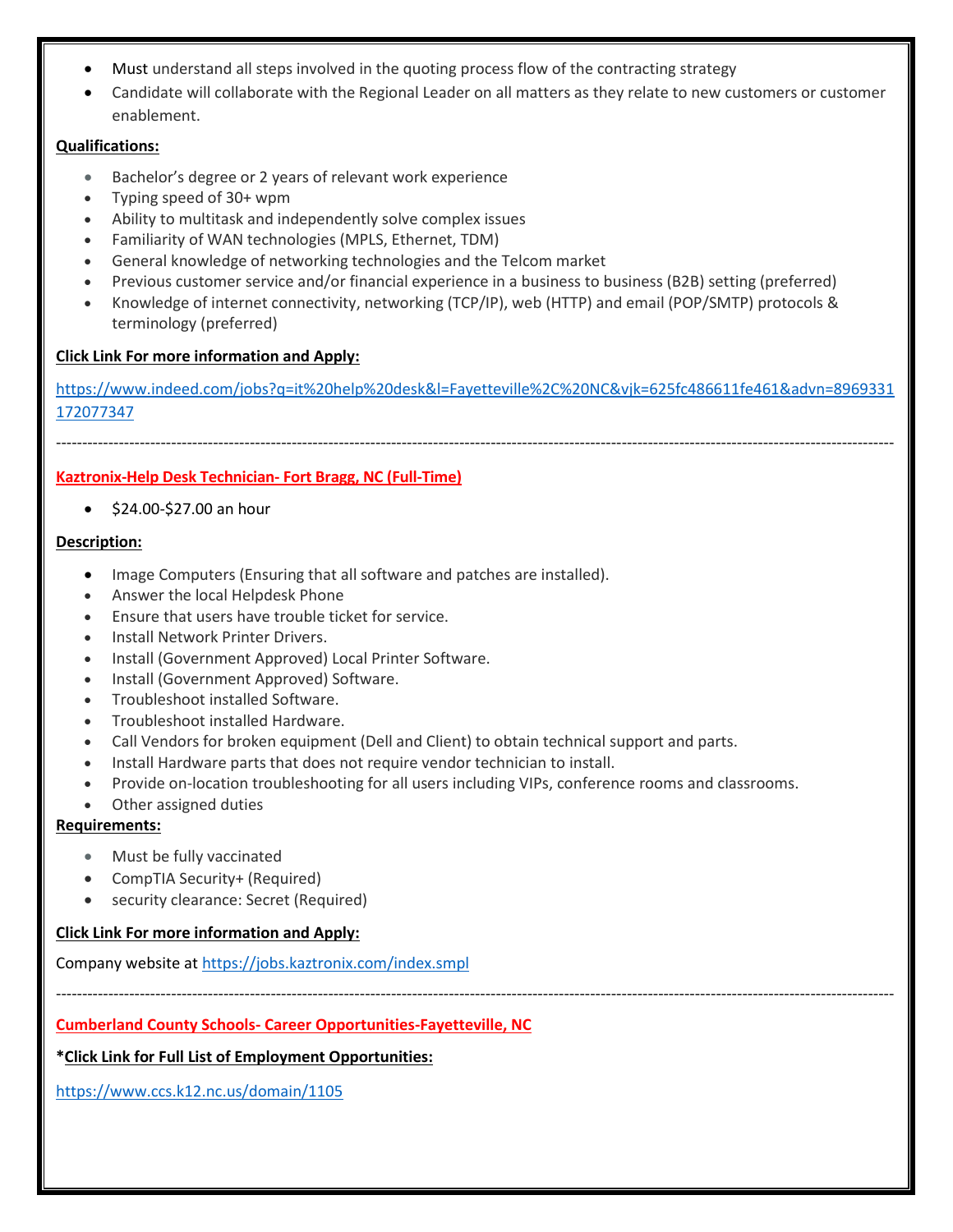## **Ulta Beauty Beauty Advisor Fayetteville, NC (Full-Time)**

## **Description:**

- Promptly acknowledging and warmly greeting each guest entering the store
- Offering friendly, knowledgeable and courteous service that always takes priority over other related duties
- Determining each guest's needs and answering questions concerning products and services (partnering with management as needed)
- Recommending additional and complementary products and/or services based on guest interests or items already selected for purchase, promoting the Ulta Beauty loyalty and guest service programs
- Informing guests of current promotions, events and services within the store, booking appointment for in-store events
- Serving multiple guests at one time while maintaining composure during busy or peak selling times
- Helping to eliminate and/or reduce potential theft of product by providing exceptional guest service and maintaining awareness while on the sales floor
- Other assigned duties (listed on company website)

## **Qualifications:**

- A demonstrated passion for superior guest service, with the ability to build and maintain strong guest relationships
- Competency with sales and troubleshooting
- The ability to work well independently and as part of a team
- 1 year of retail experience preferred, but not required
- On a regular basis, requires the ability to stand, bend and lift 50 pounds of merchandise for a full-scheduled shift

#### **Click Link For more information and Apply:**

<https://careers.ulta.com/careers/jobs/170270?lang=en-us>

## **Mann+Hummel – Process Engineer - Fayetteville, NC (Full-Time)**

#### **Description:**

- Responsible for managing assigned engineering projects including tracking costs, assessing resources, and achieving deadline requirements
- Generates cost estimates for manufacturing specific prototype and production related tooling and equipment.
- Responsible the status of project development with assigned customer contacts as applicable
- Conceptualizes and/or designs future manufacturing layouts and research options for process flow, product assembly, and equipment purchase
- Analyzes new design proposals ad makes recommendations regarding manufacturability and compatibility with current manufacturing operations
- Provides input to design and quality regarding product tolerances and special or critical characteristics
- Prepares equipment or tooling specifications for new or revised machines and fixtures
- Performs other job-related duties as assigned

#### **Qualifications:**

- Bachelor's (Required)
- US work authorization (Required)
- Manufacturing: 3 years (Preferred)
- Must process strong troubleshooting and problem-solving skills
- Working knowledge of Microsoft Office suite
- Excellent verbal and written communication skills

## **Click Link For more information:**

[https://www.indeed.com/jobs?q=Engineering&l=Fayetteville,%20NC&vjk=28b6829b21acb384&advn=36831144686614](https://www.indeed.com/jobs?q=Engineering&l=Fayetteville,%20NC&vjk=28b6829b21acb384&advn=3683114468661429) [29](https://www.indeed.com/jobs?q=Engineering&l=Fayetteville,%20NC&vjk=28b6829b21acb384&advn=3683114468661429)